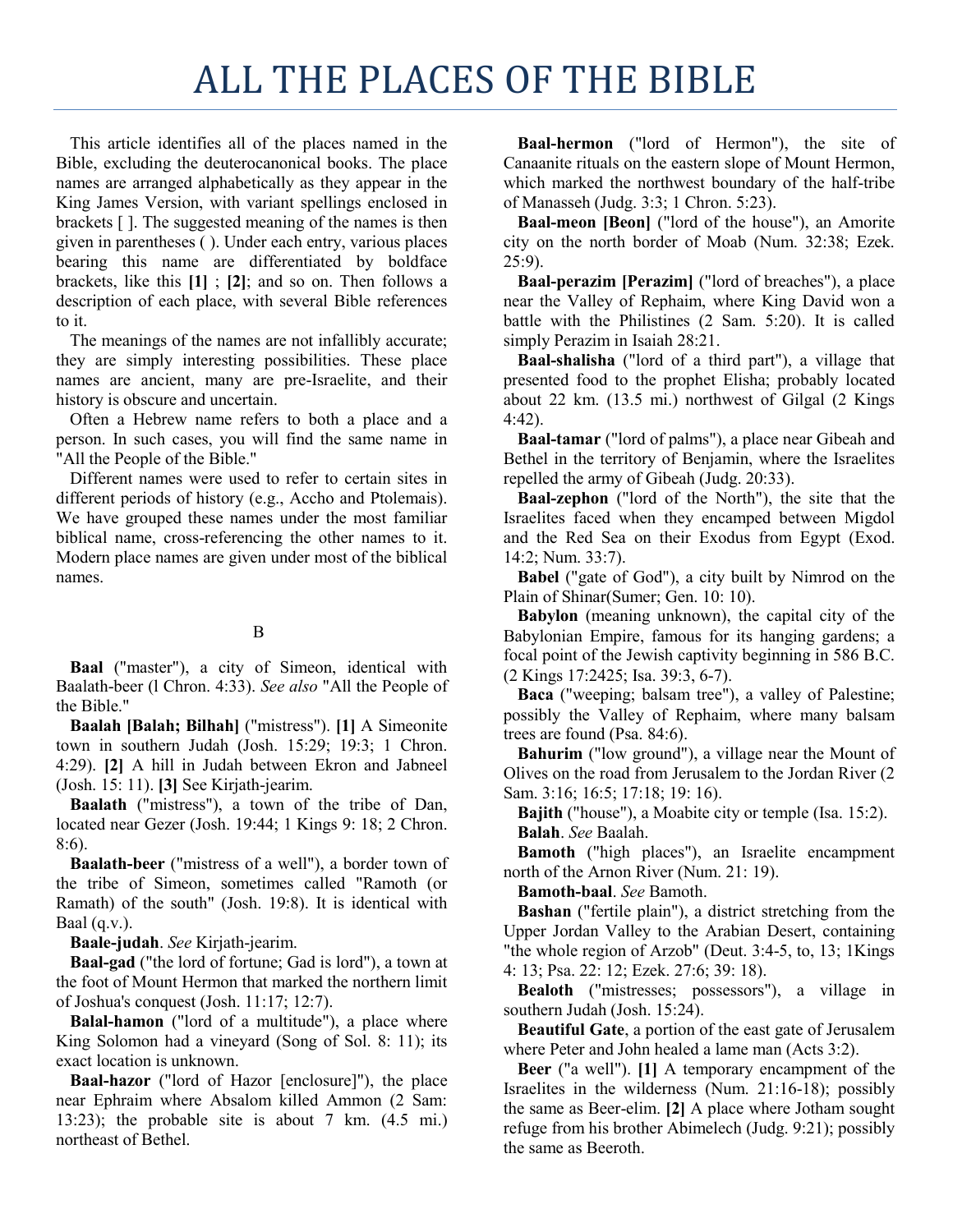**Beer-elim** ("well of Elim"), a village in southern Moab (Isa. 15:8).

**Beer-lahai-roi [Lahai-roi]** ("well of the living one who sees me"), the well of Hagar, located between Kadesh and Bered on the road to Shur, about 80 km. (50 mi.) southwest of Beersheba (Gen. 16:14). It is shortened to Lahai-roi in Genesis 24:62.

**Beeroth** ("wells"). **[1]** A place on the border of Edom where the wandering Israelites camped; also called Beeroth Bene-Jaakan or Bene-jaakan (Deut. 10:6; Num. 33:31). **[2]** A city of Gibeon assigned to the tribe of Benjamin (Josh. 9: 17; 18:25).

**Beer-sheba** ("well of oaths"), a city in southern Judah, site of Abraham's covenant with Abimelech; it is located about 45 km. (28 mi.) southwest of Hebron (Gen. 21:14, 22-31; Josh. 15:28).

**Beeshterah**. *See* Ashtaroth-Karnaim.

**Bela [Belah]** ("destroying"), one of the Cities of the Plain, probably Zoar (Gen. 14:2). *See also* "All the People of the Bible."

**Bene-berak** ("sons of lightning"), a town of the tribe of Dan, about 6 km. (4 mi.) east of modern Jaffa (Josh. 19:45).

**Bene-jaakan**. *See* Beeroth [1].

**Beon**. *See* Baal-meon.

**Berachah** ("blessing"), a valley in Judah near Tekoa, named by Jehoshaphat (2 Chron. 20:26). *See also* "All the People of the Bible."

**Berea** ("watered"), a city in Macedonia about 80 km. (50 mi.) west of Thessalonica (Acts 17:10); now called Verria, or Salonica.

**Bered** ("hail"), a place in the wilderness of Shur in southern Palestine, not far from Kadesh (Gen. 16:14). *See also*" All the People of the Bible."

**Berothah [Berothai; Chun]** ("of a well"), a town in northern Palestine between Hamath and Damascus, captured by David; also called Chun (2 Sam. 8:8; 1Chron. 18:8; Ezek. 47: 16).

**Betah** ("confidence"), a city of Amam-Zobah (2 Sam. 8:8). It is identical with Tibhath (q.v.).

**Beten** ("valley"), a village of the tribe of Asher (Josh. 19:25); Eusebius noted that it was about 12 km. (7.5 mi.) east of Accho.

**Beth-abara [Bethany]** ("house at the ford"), a place on the eastern side of the Jordan River where John the Baptist baptized his converts (John 1:28). The majority of Greek manuscripts read Bethany here instead; however, this city was not identical with Bethany proper.

**Beth-anath [Beth-anoth]** ("house of reply"). **[1]** A fortress town of the tribe of Naphtali (Josh. 19:38; Judg. 1:33). **[2]** A town in the mountains of Judah, about 6 km. (4 mi.) from Hebron (Josh. 15:59).

**Bethany** ("house of affliction; place of unripe figs"), a settlement on the hill leading to the Mount of Olives,



**Beth-abara**. John the Baptist was preaching and baptizing converts at Beth-abara when the Pharisees sent messengers to ask whether he was the Messiah. John denied that he was. but he said, "...There standeth one among you, whom ye know not; He it is who coming after me is preferred before me, whose shoe's latchet I am not worthy to unloose" (John 1:26-27). Today this town is known as Qasr el-Yehud.

about 2.6 km. (1.6 mi.) from Jerusalem (Mark 11:1; Luke 19:29).

**Beth-arabah** ("house of the desert"), a village in the Judean wilderness on the boundary between the territories of Judah and Benjamin (Josh. 15:6, 61; 18:22).

**Beth-aram [Beth-haran]** ("house of the heights"), a town of the tribe of Gad, located in the Jordan Valley and noted for its hot springs (Num. 32:36; Josh. 13:27).

**Beth-arbel** ("house of ambush"), a town destroyed by Shalman (Hos. 10:14). Now known as Irbid, it is located about 6 krn. (4 mi.) west-northwest of Tiberias.

**Beth-aven** ("house of idols"), a town of the tribe of Benjamin, located in the wilderness near Ai (Josh. 7:2; 18:12; 1 Sam. 13:5).

**Beth-azmaveth [Azmaveth]** ("house of Azmaveth"), a town near Jerusalem, halfway between Geba and Anathoth; perhaps the same as Hizmeh (Neh. 7:28). It is also called simply Azmaveth (Ezra 2:24; Neh. 12:29).

**Beth-birei [Beth-biri]** ("house of my creation"), a town of the tribe of Simeon (1 Chron. 4:31); perhaps the same as Beth-Lebaoth (q.v.).

**Beth-car** ("house of the lamb"), a Philistine stronghold in Judah, site of a battle between the Israelites and the Philistines (1 Sam. 7: 11).

**Beth-dagon** ("house of Dagon"). **[1]** A town located on the border between Asher and Zebulun (Josh. 19:27); probably modern Jelamet el-Atika at the foot of Mount Carmel. **[2]** A town in the Judean lowlands (Josh. 15:33,41); possibly modern Khirbet Dajun.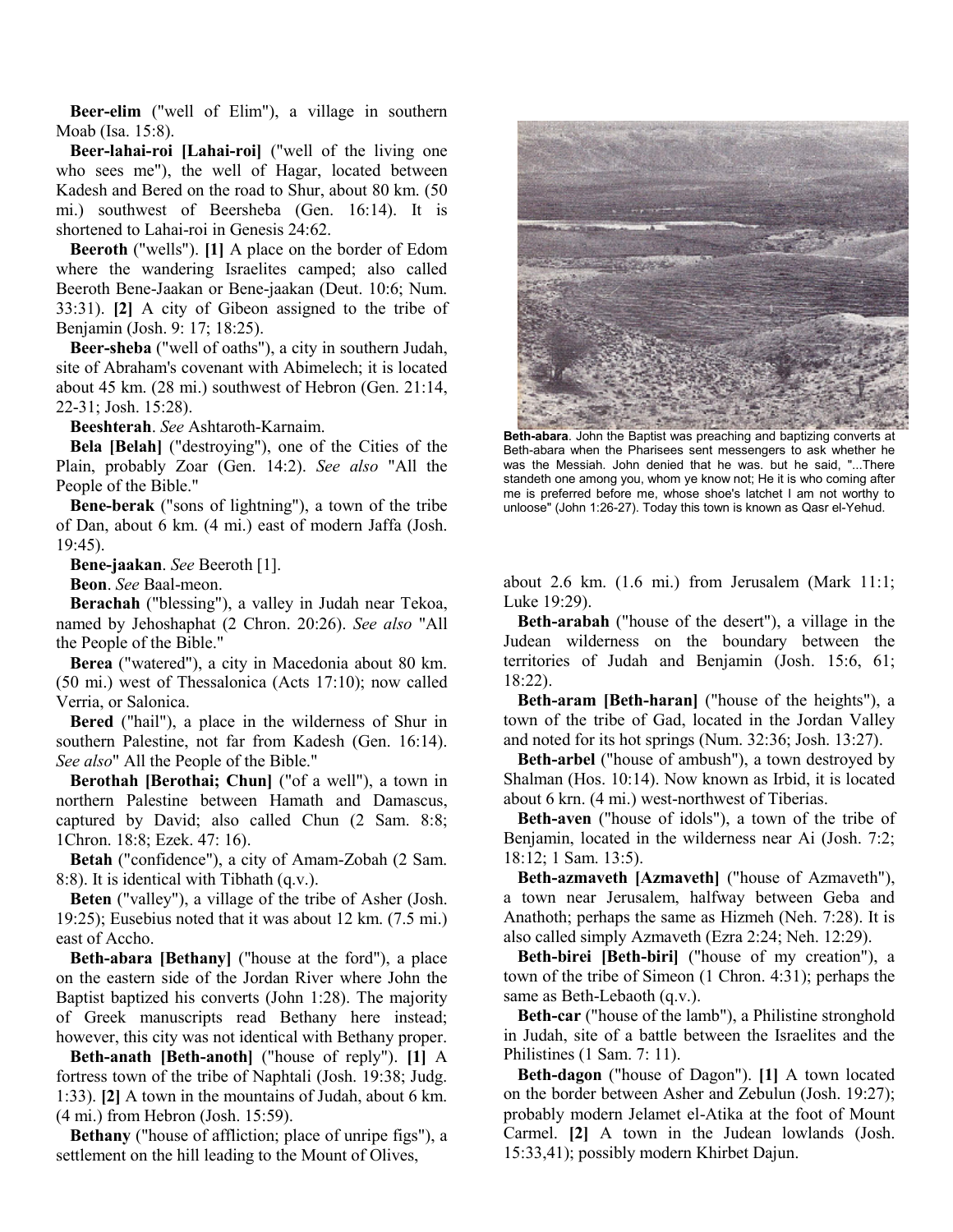**Beth-diblathaim** ("house of fig cakes"), a town in Moab (Jer. 48:21-22); possibly the same as Almondiblathaim (q.v.).

**Beth-el [Bethel]** ("house of God"), a town located about 18 km. (11 mi.) north of Jerusalem; an important site throughout the history of Israel (cf. Gen. 13:3; 28: 18-19; Josh. 16:2; Judg. 21: 19). It was formerly called Luz. The modern town of Bertin is located near the ruins.

**Beth-emek** ("house of the valley"), a town near the border of Asher; it is bounded on the north side by the ravine of Jipthah-el (Josh. 19:27). The modern name of this site is Amkah.

**Bethesda** ("house of outpouring or overflowing water''), a pool near the Sheep Gate of Jerusalem reputed to have healing qualities (John 5:2-3).

**Beth-ezel** (" a place near''), a town of southern Judah (Micah 1: 11); present-day Deil el'Asal.

**Beth-gader** ("house of walls"), a town of Judah founded by Hareph (1 Chron. 2:51).

**Beth-gamul** ("camel house"), a city of Moab about 10 km. (6 mi.) east of Dibon (Jer. 48:23).

**Beth-haccerem** ("house of vines"), a town of Judah that maintained a beacon station (Neh, 3: 14; Jer. 6: 1); probably present-day 'Ain Karim, 7 km. (4 mi.) west of Jerusalem.

**Beth-haren**. See Beth-aram.

**Pool of Bethesda**. Said to possess healing virtues, the Pool of Bethesda was located in Jerusalem near the Sheep Gate (John 5:2-4). Excavations near the Church of St. Anne in 1888 revealed this pool with five porches and a faded wall fresco depicting an angel and water. Apparently, this pool was regarded as Bethesda in the early Christian era.



**Beth-hogla [Beth-hoglah]** ("partridge house"), a Benjamite village about 6 km. (4 mi.) southeast of Jericho (Josh. 15:6; 18: 19).

**Beth-heron** ("cave house"), twin towns located on the boundary between the territories of Ephraim and Benjamin. Upper Beth-horon was situated on a mountain pass between Jerusalem and the plain to the west. Lower Beth-horon was about 2 km. (1.5 mi.) farther northwest (Josh. 16:3; 18:13; 2 Chron. 8:5; 1 Kings 9:17). The modern names for these towns are Beit 'Ur et Tahta (Lower) and Beit 'Ur el Foka (Upper).

**Beth-jeshimoth [Beth-jesimoth]** ("house of deserts"), a town in Moab near the Dead Sea (Num. 33:49; Josh. 12:3).

**Beth-lebaoth [Lebaoth]** ("house of lionesses"), a town of southern Judah assigned to the tribe of Simeon (Josh. 19:6). The city is also known as Lebaoth. It is perhaps identical with Beth-birei (q.v.).

**Bethlehem [Ephratah]** (meaning unknown). **[1]** A town about 10 km. (6 mi.) south of Jerusalem; birthplace of Jesus Christ (Matt. 2:5) and Ephrath (Gen. 35: 16, 19; Ruth 4: 11; cf. Mic. 5:2). Only in later times was it known as Bethlehem. It was also called Ephratah. **[2]** A city of the tribe of Zebulun located about 11 km. (7 mi.) northwest of Nazareth (Josh. 19: 15). *See also*" All the People of the Bible."

**Beth-marcaboth [Beth-macah]** ("house of chariots"), a town of the tribe of Simeon near Beersheba (Josh. 19:5; 2 Sam. 20: 14; 1 Chron. 4:31).

**Beth-nimrah [Nimrah]** ("house of the leopardess"), a fortified city built by the tribe of Gad east of the Jordan River (Num. 32:36); also called Nimrah.

**Beth-palet [Beth-phelet]** ('house of escape"), a town in the southernmost part of Judah (Josh. 15:27; Neh. 11:26); probably modern el-Meshash.

**Beth-pazzez** ("house of dispersion"), a town of the tribe of Issachar (Josh. 19:21); its modern name is Kerm el-Haddatheh.

**Beth-peor** ("house of Peor"), a site near Pisgah where the Israelites placed their main camp while warring against Og (Deut. 3:29; 4:46).

**Bethphage** ("house of unripe figs"), a settlement near Bethany on the road from Jerusalem to Jericho, probably at the descent from the Mount of Olives (Matt. 21: 1; Mark 11:1).

**Beth-rehob [Rehob]** ("house of Rehob [breath]"), a town of the Upper Jordan Valley (Judg. 18:28; 2 Sam. 10:6).

**Bethsaida** ("fish house"), a fishing town on the Sea of Galilee; birthplace of Philip, Andrew, and Simon (Matt. 1l:21; Luke 9:10; Mark 6:45).

**Beth-shean [Beth-shan]** ("house of rest"), the southern border town of the region of Galilee; largest of